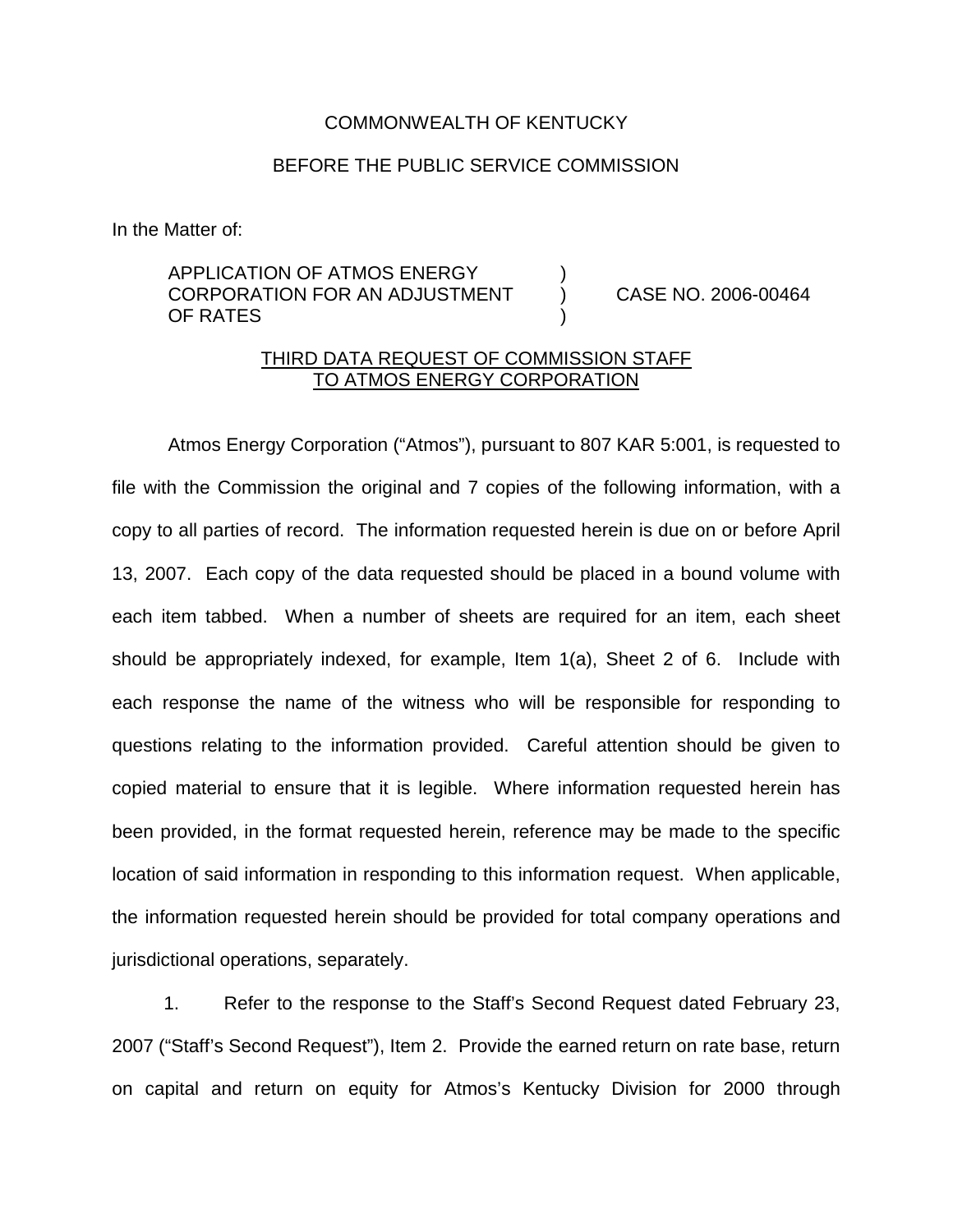2006. If necessary use appropriate assumptions to develop jurisdictional rate base and capital.

2. Refer to the response to the Staff's Second Request, Item 4. Regarding the loss of customers as noted in response to Item 4(a), explain whether the general population in the regions served by Atmos's Kentucky Division has declined, increased or remained the same over this period of time according to the University of Louisville.

3. Refer to the response to the Staff's Second Request, Items 6(a) and 6(b).

a. Does the National Oceanic and Atmospheric Administration ("NOAA") publish annual data on normal billing cycle heating degree days ("NDD")? Explain the response.

b. Did Atmos rely solely on information available from the NOAA Web site to inquire about NDD data? Explain the response.

c. Did Atmos contact any NOAA office to determine whether annual NDD data was available for Atmos's use in the preparation of this rate case? Explain the response.

d. Was Atmos aware that in Case No. 2005-00042<sup>1</sup> NOAA NDD data was presented for periods other than the 30-year NOAA reports? Explain the response.

e. Was Atmos aware that in Case No. 2005-00042 the Commission approved a weather normalization adjustment that was based on NOAA NDD data for the period 1980-2004? Explain the response.

<sup>&</sup>lt;sup>1</sup> Case No. 2005-00042, An Adjustment of the Gas Rates of The Union Light, Heat and Power Company, final Order dated December 22, 2005, at 25-27.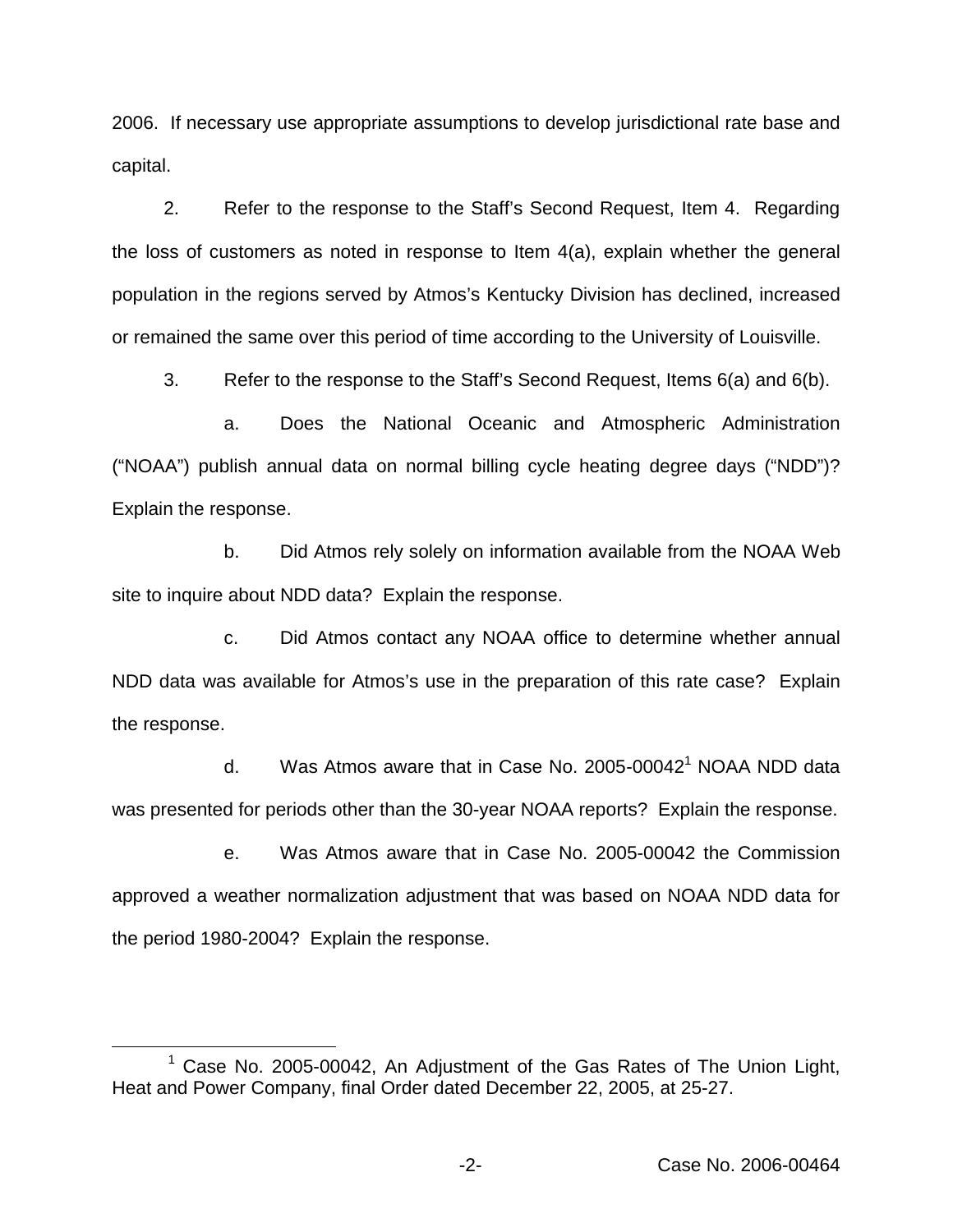4. Refer to the response to the Staff's Second Request, Item 7, where Atmos states that the Customer Rate Stabilization ("CRS") mechanism "[w]ould equally benefit both rate payer and Company by reducing the periodic 'risk' of under or over recovery of costs." Is the witness or Atmos aware of any previous Orders of this Commission for Atmos's Kentucky Division or Western Kentucky Gas or for any other Kentucky jurisdictional utility that guaranteed or reduced the risk of attaining a certain earnings level?

5. If the Commission agrees that Atmos should be guaranteed the earnings level established at the conclusion of this case, explain why Atmos should be allowed to continue to update the period based on 6 months of data?

6. Refer to the response to the Staff's Second Request, Item 11(c).

a. In the response is the statement, "All prepayments including prepayments of PSC assessments represent investment required to provide utility service." Explain in detail what "investment" the PSC Assessment represents and how it is necessary in the provision of utility service.

b. In the response is the statement, "The company has not reviewed any other utilities cases in Kentucky related to this matter." Explain in detail why Atmos did not undertake such a review in the preparation of this rate case.

c. Was Atmos aware that since 1990 the Commission has denied the inclusion of the PSC Assessment as a prepayment in eight rate cases involving The Union Light, Heat and Power Company, the Kentucky Utilities Company, the Louisville Gas and Electric Company, and Delta Natural Gas Company?

-3- Case No. 2006-00464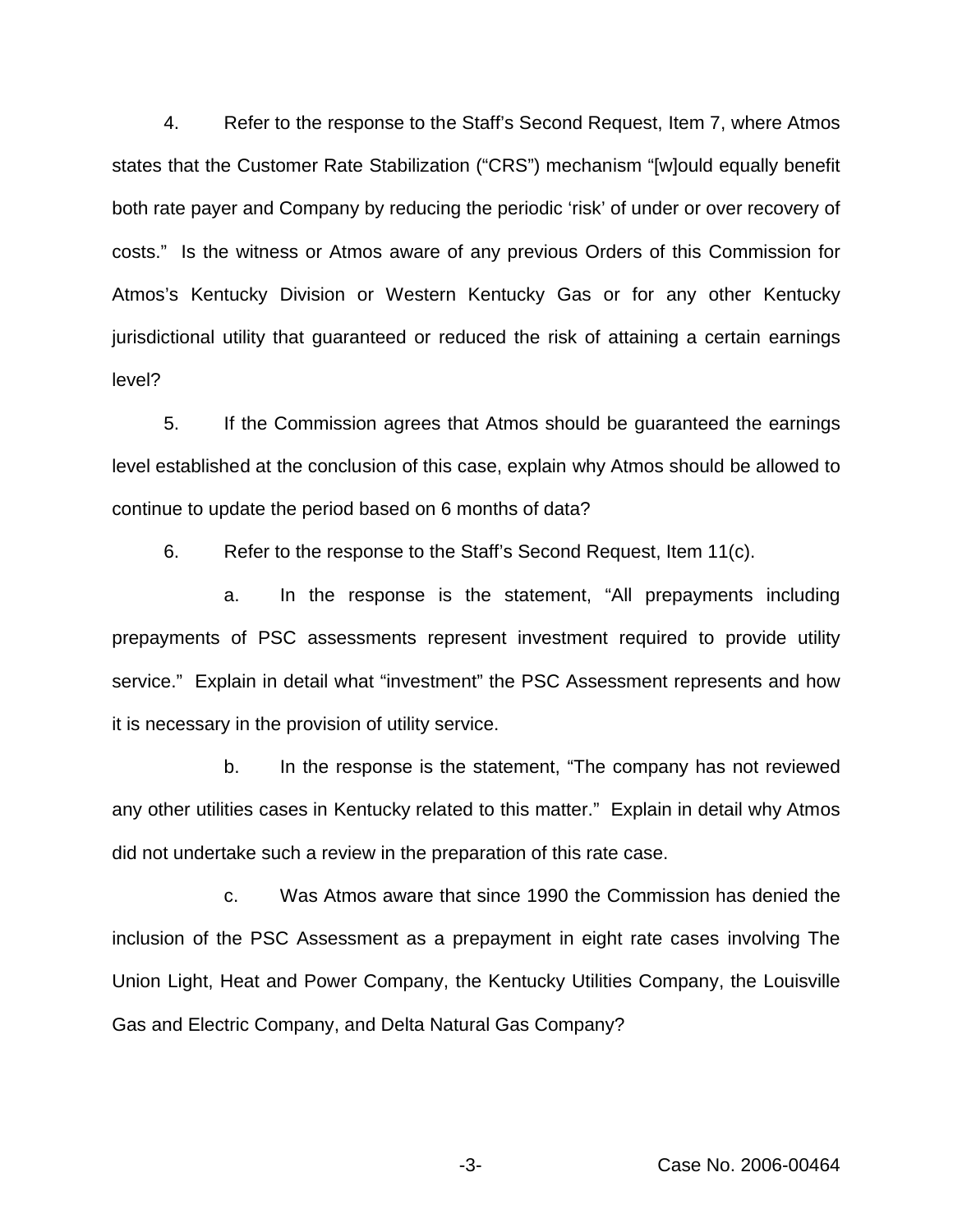d. Would Atmos agree that in Case No.  $1999-00070$ <sup>2</sup>, it was questioned as to why it should be allowed to earn a return on the PSC Assessment?

7. Refer to the response to the Staff's Second Request, Item 12, Attachment 4, the CMR Budget Details for the period September 2006, pages 1 through 16 of 16. Provide a summary of the Current Year-to-Date Actual and Current Year-to-Date Budget information for September 2006, using Format 7, attached to this request. In addition, using the totals from the two summaries, prepare an actual versus budget cost analysis by cost category.

8. Refer to the response to the Staff's Second Request, Item 14.

a. What is the status of Atmos's appeal of its 2006 property tax assessment?

b. When does Atmos expect the 2006 property tax assessment will be finalized?

c. Using an average factor based on the ratio of the settled value to the initial value shown in the response, provide an estimate of the 2006 settled value and calculate the corresponding taxes to be paid for 2006. Include all assumptions used to determine the taxes to be paid.

9. Refer to the response to the Staff's Second Request, Item 15.

a. Explain the difference between "growth" and "non-growth" capital expenditures.

 $2$  Case No. 1999-00070, The Application of Western Kentucky Gas Company for an Adjustment of Rates, August 19, 1999 Order, Item 27.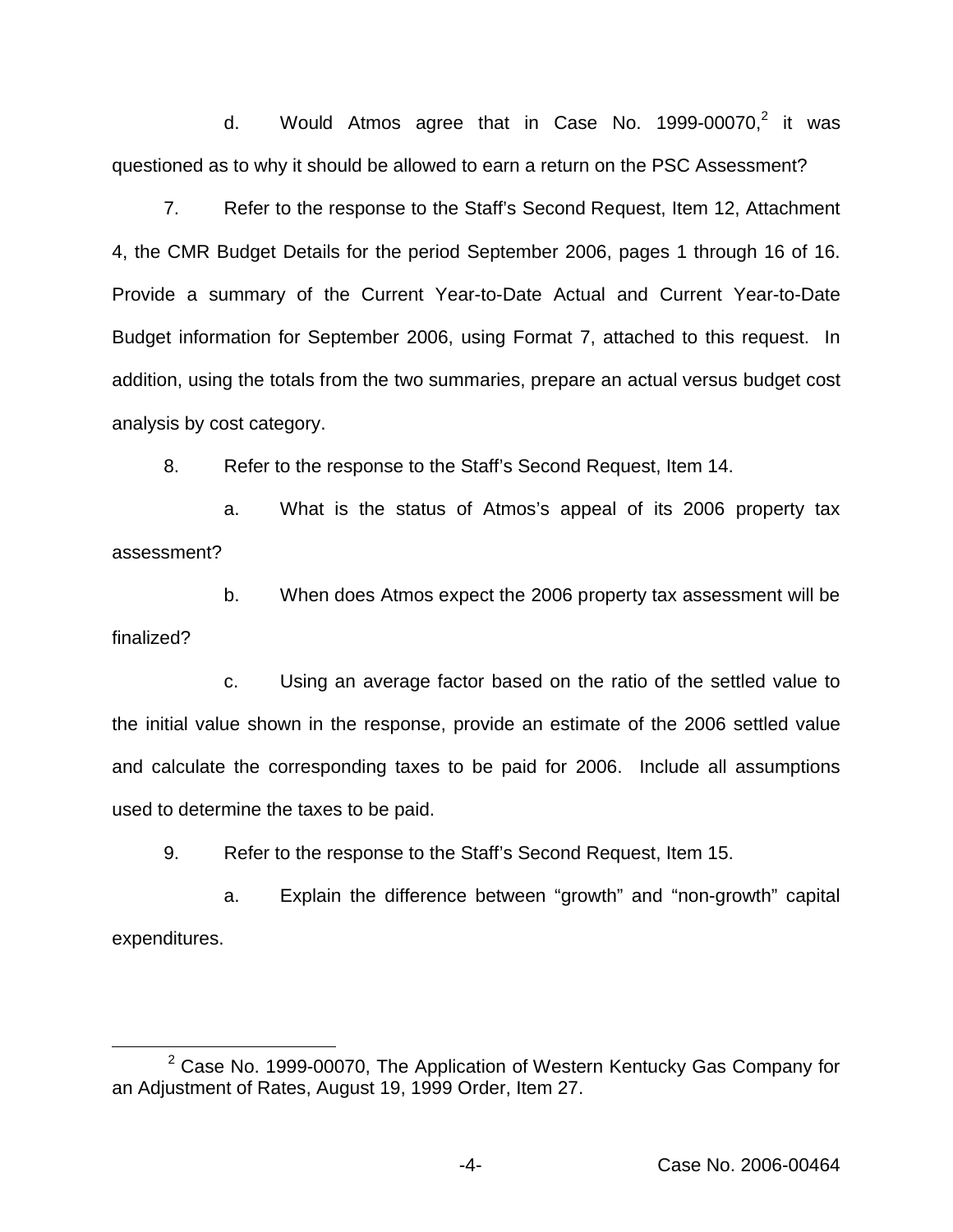b. Using the data for total Kentucky operations only by fiscal year as shown in KPSC DR2-15 ATT, calculate the percentage over- or under-budget for each fiscal year.

c. Based upon the percentages calculated in part (b) above, explain how the Commission can place any reliance on the accuracy of the capital expenditure levels forecasted by Atmos for the Kentucky operations in either the base or forecasted test periods.

10. Refer to the response to the Staff's Second Request, Item 16, KPSC DR2- 16b ATT, pages 1 through 24 of 24.

a. For each fiscal year included in the response, provide the total of all "Specific" projects' "Total Actual Project Costs," "Total P&N Cost Estimate," and "Variance in Dollars."

b. For each fiscal year included in the response, provide the total of all "Functional" projects "Total Actual Project Costs."

11. Refer to the response to the Staff's Second Request, Item 18. Provide either the actual costs or the estimated costs to retire assets in place for Atmos's Kentucky operations for each of the last 5 fiscal years. If an estimate is provided, explain in detail how the estimate was determined, including all assumptions and supporting calculations.

12. Refer to the response to the Staff's Second Request, Item 23(a). Explain why the "Basis for allocation" is being changed from what appears to be a single allocation factor to a composite allocation factor.

-5- Case No. 2006-00464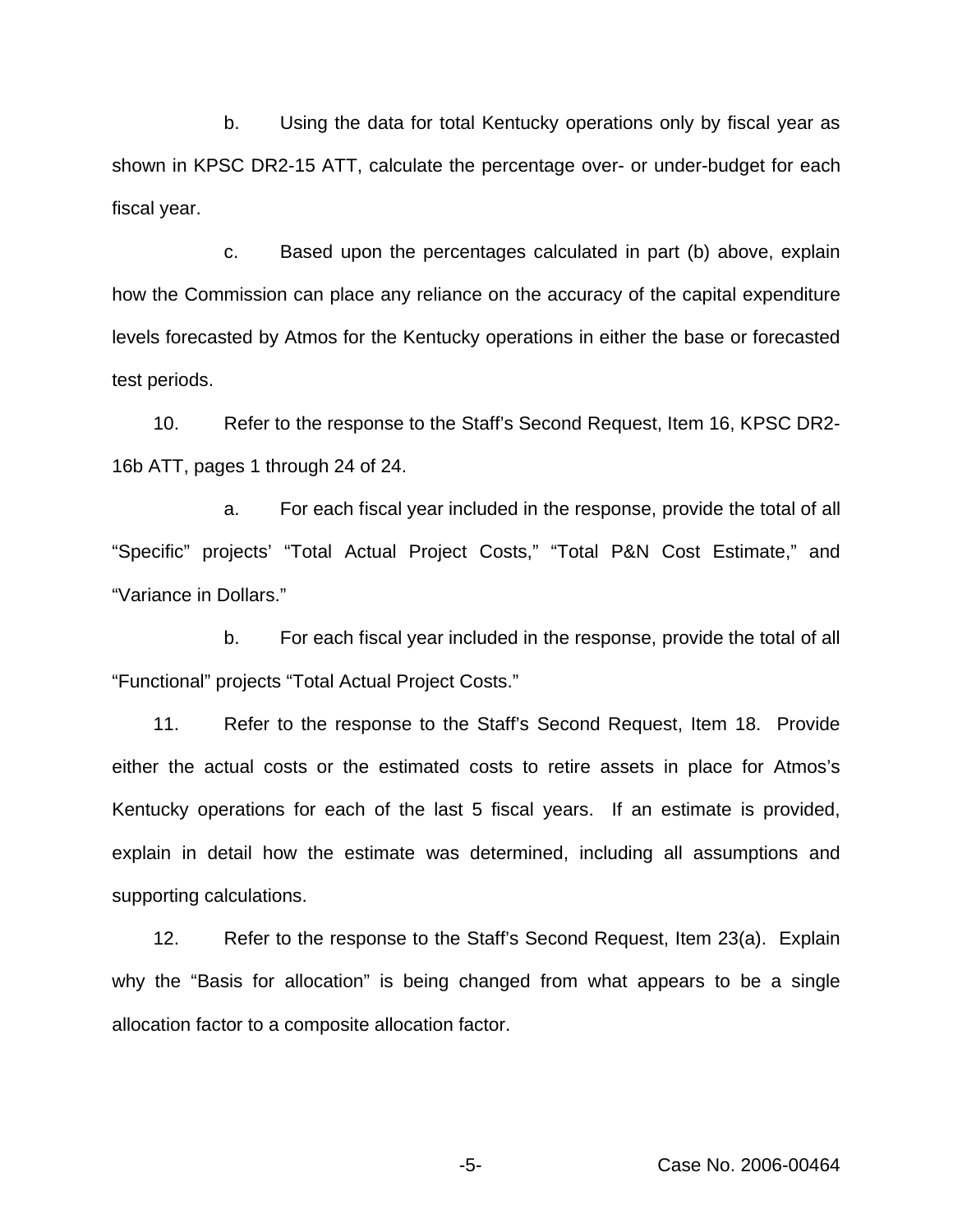13. Refer to the response to the Staff's Second Request, Items 27(a) and 27(b). Explain in detail how Mr. Roff reached the conclusion that "This period was determined to be the most meaningful for developing net salvage allowances."

14. Refer to the response to the Staff's Second Request, Item 28. Explain in detail why Mr. Roff did not conduct any research regarding the regulatory treatment of cushion gas in other jurisdictions.

15. Refer to the response to the Staff's Second Request, Item 32.

a. Refer to KPSC DR2-32(c). Explain why the total premiums paid to Blueflame were significantly higher in 2006 than the 2 previous years and than lower again in 2007.

b. Refer to the responses to Items 32(b) and 32(c). If no carrier is willing to quote the coverage required by Atmos, explain how Atmos was able to obtain a direct quote from Aegis for comparison purposes.

16. Refer to the response to the Staff's Second Request, Item 48.

a. In response to Item 48, the witness states that the CRS mechanism "[d]oes not merit an adjustment to the return on common equity because it does not alter the business risk of Atmos." However, in the response to the Staff's Second Request, Item 7, Atmos states that the CRS mechanism "[w]ould equally benefit both ratepayer and Company by reducing the periodic 'risk' of under or over recovery of costs." Explain in detail which statement is correct with regard to "risk."

b. In response to Item 48, where the witness states that the CRS mechanism "[a]lters only the variability, and not necessarily the relative level, of the revenue stream." Given the two adjustments made to the Rate Effective period and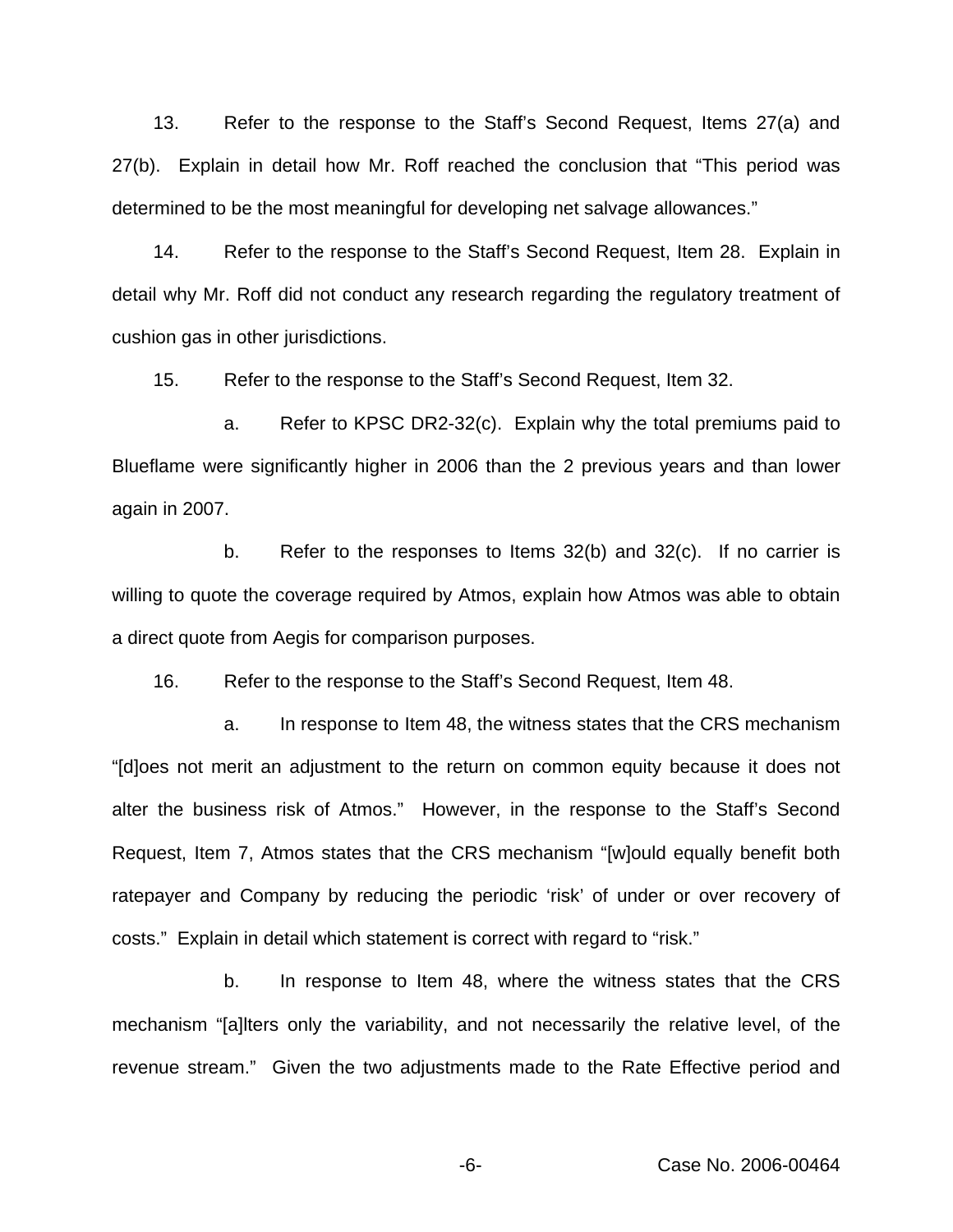Evaluation period, explain why the witness believes that the CRS does not ensure Atmos a steady revenue stream.

c. Since the witness is aware that some jurisdictions have reduced a utility's authorized return on equity to reflect a reduced risk related to the implementation of similar mechanisms, cite the cases with which the witness is familiar and explain why such an adjustment was made in each case.

17. Refer to the response to the Staff's Second Request, Item 52.

a. Identify all the expenses that change with the number of customers.

b. State whether a reduction in customers will result in lower expenses. If no, explain the response.

c. Provide a copy of the referenced elasticity study when published.

18. Refer to the response to the Staff's Second Request, Item 56. Since Atmos will not file any testimony, how does it expect the Commission and AG to determine the reasonableness of current cost and expenses as well as projected costs and expenses?

19. Refer to the response to the Staff's Second Request, Item 57. The response to 57(c) contains the following statement: "This historical review will not involve any type of pro-forma adjustments or adjustments to revenue billing determinants." The statement in lines 6 to 8 on page 23 of the Direct Testimony of Gary Smith states "Accounting and pro-forma adjustments to the historical period would be applied and identified consistent with treatment in a full rate proceeding." Which statement is correct? Explain in detail. (emphasis in original)

20. Refer to the response to the Staff's Second Request, Item 58.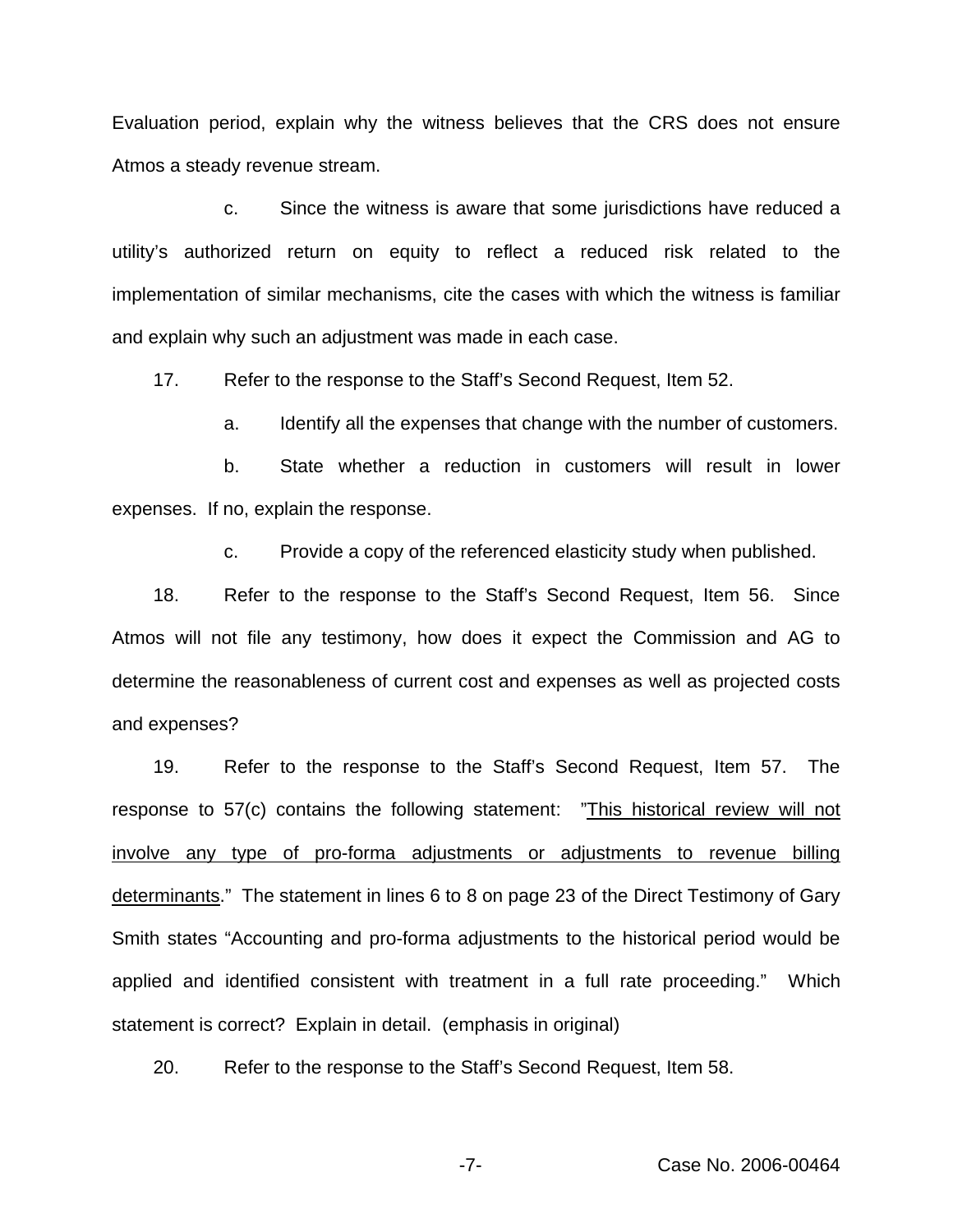a. In the response to Item 58(c), Atmos states it believes no hearings would be necessary under the CRS mechanism. Explain how Atmos reached this conclusion.

b. In the response to Item 58(d), Atmos states that it will include costs incurred by the Attorney General ("AG") and the Commission in its CRS filing. Since Atmos already recovers its assessment for Commission operations through its rates, explain why this would not be double recovery of the Commission's costs.

c. In the response to Item 58(h), Atmos states that it is unable to provide a meaningful analysis of the change in revenue over the past 5 years because there is no baseline information. Provide the requested analysis of the change in revenues (increase or decrease) that Atmos would have implemented in the past 5 years under the CRS mechanism using the revenue requirement granted in the last rate case as the baseline and using the full 12-month calendar year for comparison each year (in place of 6 months of historic data and 6 months of projected data).

21. Refer to the response to the Staff's Second Request, Item 60. The documentation provided indicates that Atmos has two CRS type programs operating in Louisiana and one in Mississippi.

a. For each company, provide the change in rates experienced since inception and the surcharge calculated from the adjustment.

b. The information contained in the Natural Gas Rate Round-Up in Attachment KPSC DR 2-60(b), page 1, states that Atmos's operations in Louisiana Gas Service operate under an operation and maintenance expense benchmark sharing mechanism. Did Atmos consider using a similar mechanism in Kentucky?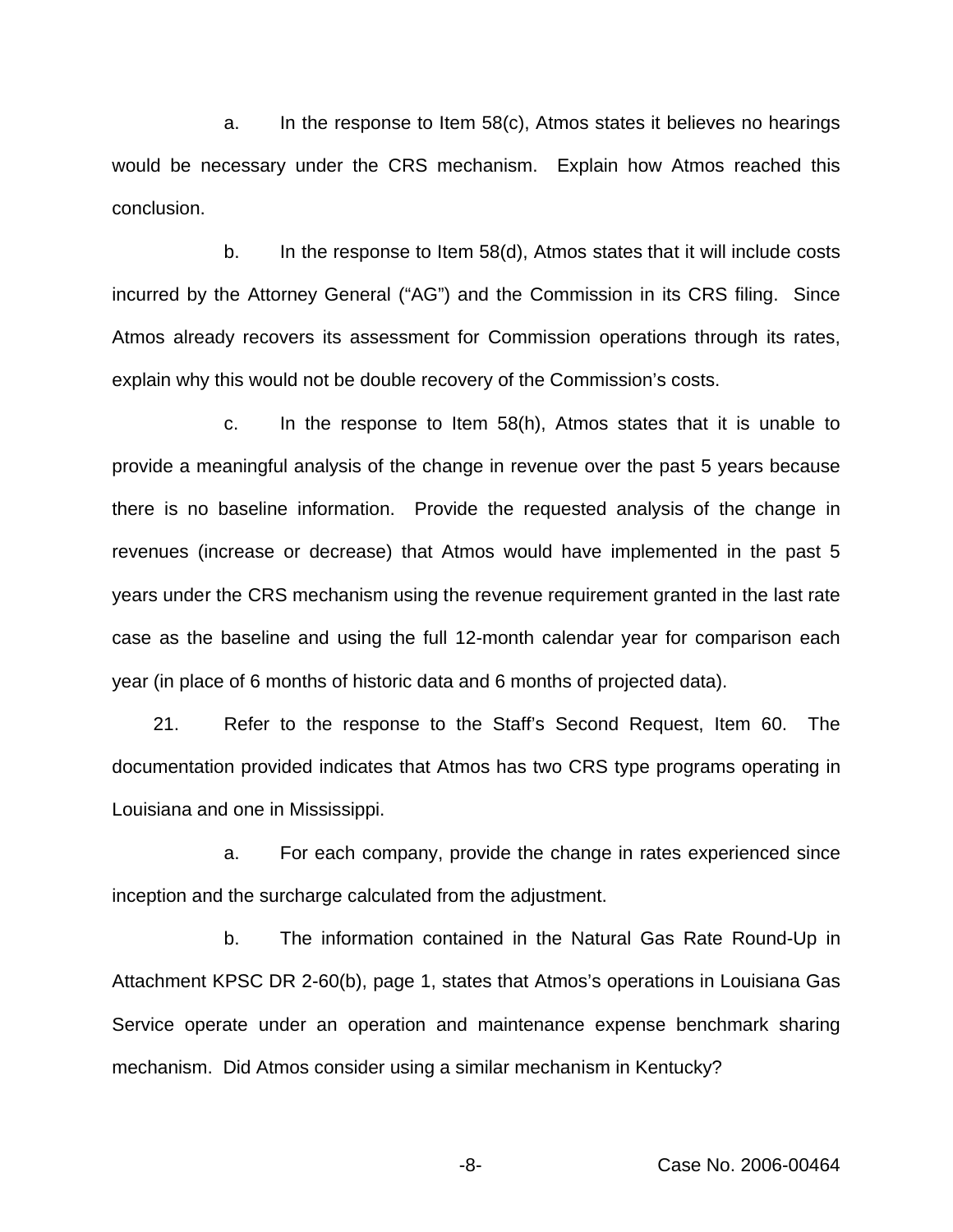c. If yes, explain why Atmos did not propose a benchmark in this case.

d. Provide copies of the revenue stabilization tariffs for Atmos in Louisiana and Mississippi.

e. Why should any proposed accounting, pro forma, or other adjustments proposed by other parties be submitted with the data requests for consideration by Atmos?

f. Given the responses to Items 60(d) and 60(e), is Atmos assuming that the Commission Staff will be an actual party to the CRS proceedings? Explain the response.

g. Explain the process Atmos foresees taking place with regard to any such adjustment with which it disagrees.

22. Refer to the Application, FR 10(1)(b)(7), the proposed CRS tariff. Arabic Paragraph No. 7 on page 42.3 provides that the Commission and AG shall have 45 days to review the Company's filed schedules and that the Company will be prepared to provide supplemental information. It further provides that the Commission shall propose any adjustments it determines to be required to bring the schedules into compliance with the above provisions of the tariff that the Commission, based on the Company's filed schedules, shall order the Company to increase or decrease rates. It finally states that any adjustments to rates shall be effective May 1 but if by April 30 no order has been issued by the Commission, the Company shall adjust rate beginning May 1 or as soon as practical.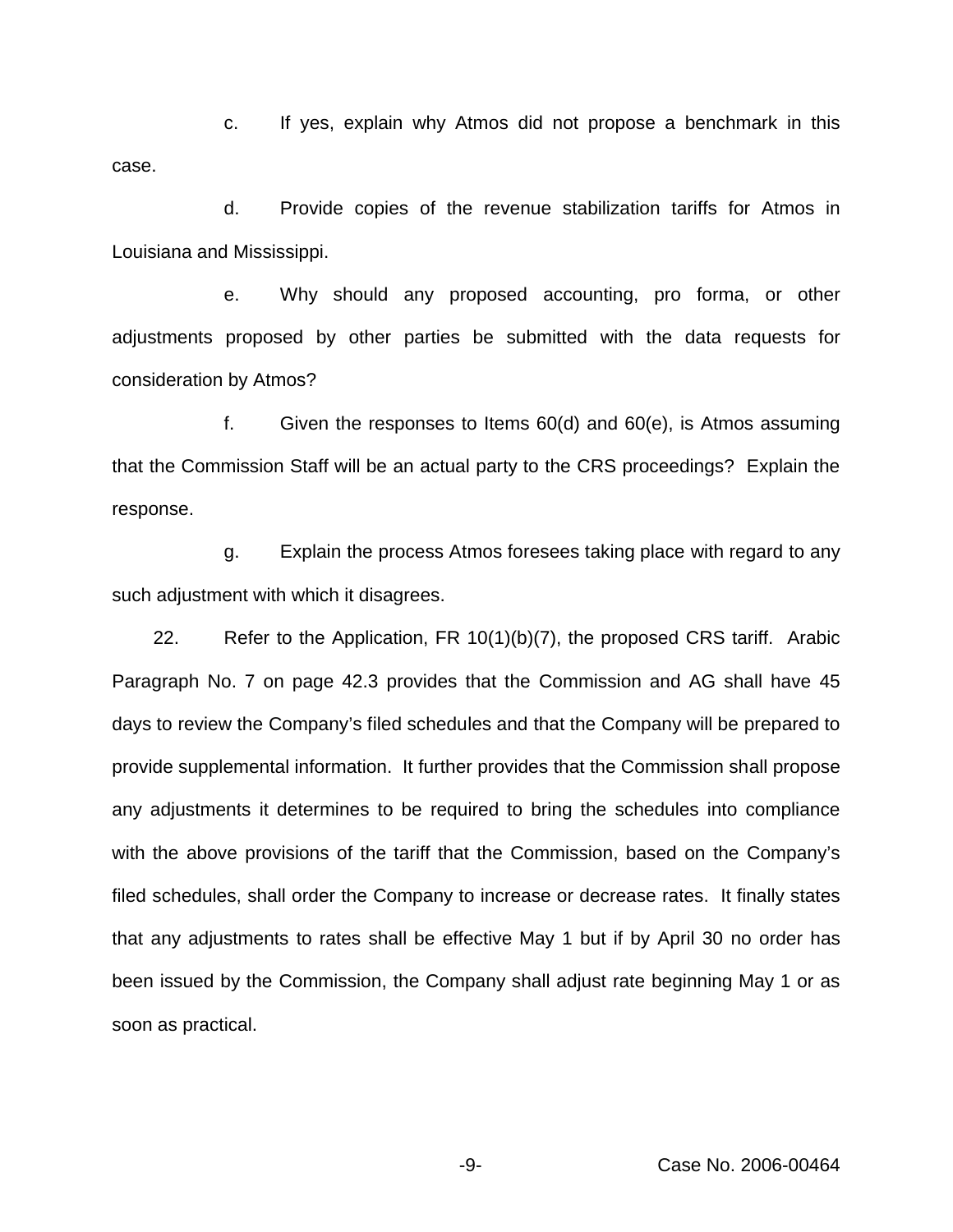a. Since this is such a limited time and Atmos has been asked in this data request to clarify certain statements regarding adjustments, provide a detailed discussion of the review procedure that Atmos expects the Commission Staff and the AG to follow. Be specific with regard to actions to be taken and dates by which they should be taken.

b. Does Atmos expect the Commission Staff and the AG to submit testimony or develop staff reports that will be subject to discovery prior to the Commission reaching a decision? If not, what are Atmos's expectations?

23. Refer to the response to the AG's First Request dated February 20, 2007 ("AG's First Request"), Item 33(b). The ratio of forfeited discount revenue to total forecasted test-year revenue for residential customers is over .9 percent in fiscal years 2003, 2004 and 2006, but only .76 percent in fiscal year 2005. If known, explain why 2005's forfeited discount ratio for fiscal year 2005 is so different from the other years.

24. Refer to the response to the AG's First Request, Item 51. Provide a detailed description of the types of expenses classified as "Community Relations & Trade Shows" and "Customer Relations & Assistance." Include an explanation as to why these expenses should be included for rate-making purposes.

25. Refer to the response to the AG's First Request, Item 53. Explain in detail why the following component percentages of the American Gas Association budget should not be excluded from Atmos's forecasted test-period dues for rate-making purposes:

a. Advertising.

b. Corporate Affairs.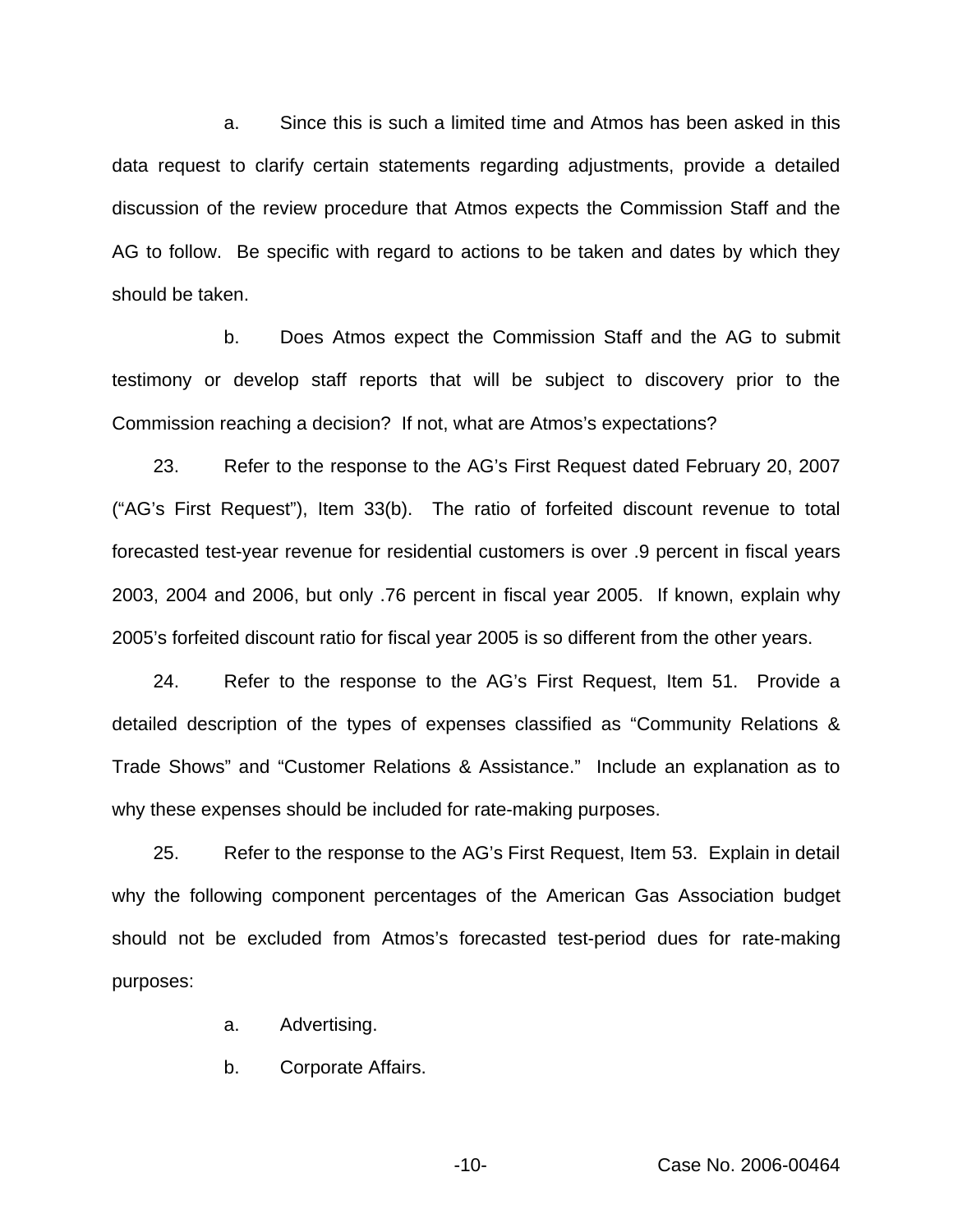c. Policy, Planning and Regulatory Affairs.

d. Public Affairs.

26. Refer to the response to the AG's First Request, Item 55.

a. Explain in detail why any of the amounts reported as social and club dues should be included for rate-making purposes.

b. Explain why the dues paid to Associated Industries of Kentucky should be included for rate-making purposes.

c. Explain why the dues paid to various Home Builder Associations should be included for rate-making purposes, given that the response indicates there is the opportunity to promote natural gas over other forms of energy at association meetings.

27. Refer to the response to the AG's First Request, Item 62. Given that the cash-based incentive award in both the Variable Pay Plan and the Management Incentive Plan are based upon Atmos's return on equity performance, explain why the expenses of these plans should be included for rate-making purposes.

28. Refer to the response to the AG's First Request, Item 63. For each of the categories of expenses listed below, explain why the expense should be included for rate-making purposes.

a. Promotional and institutional advertising.

b. Lobbying and governmental affairs.

c. Public relations and community relations.

d. Employee parties, outings, and gift expenses.

29. Refer to the response to the AG's First Request.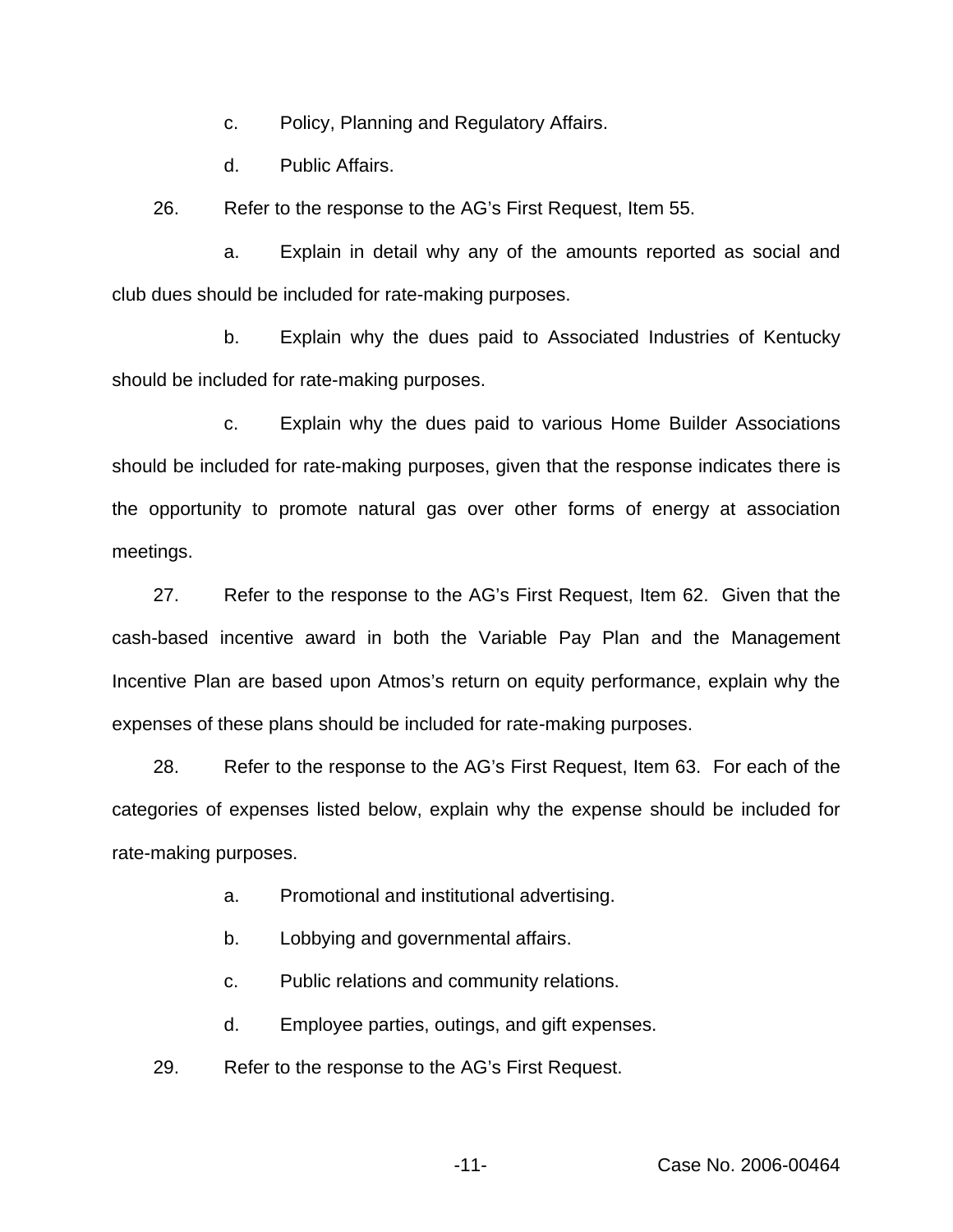a. The respondent to Items 150, 157-163, 165, and 170 is identified as Chris Forsythe. Identify the respondent and provide the person's professional qualifications.

b. The respondent to Item 172(i) is identified as Pace McDonald. Identify the respondent and provide the person's professional qualifications.

**Beth O'Donnell Executive Director Public Service Commission** P. O. Box 615 Frankfort, KY 40602

DATED \_\_\_\_ March 30, 2007

cc: All Parties